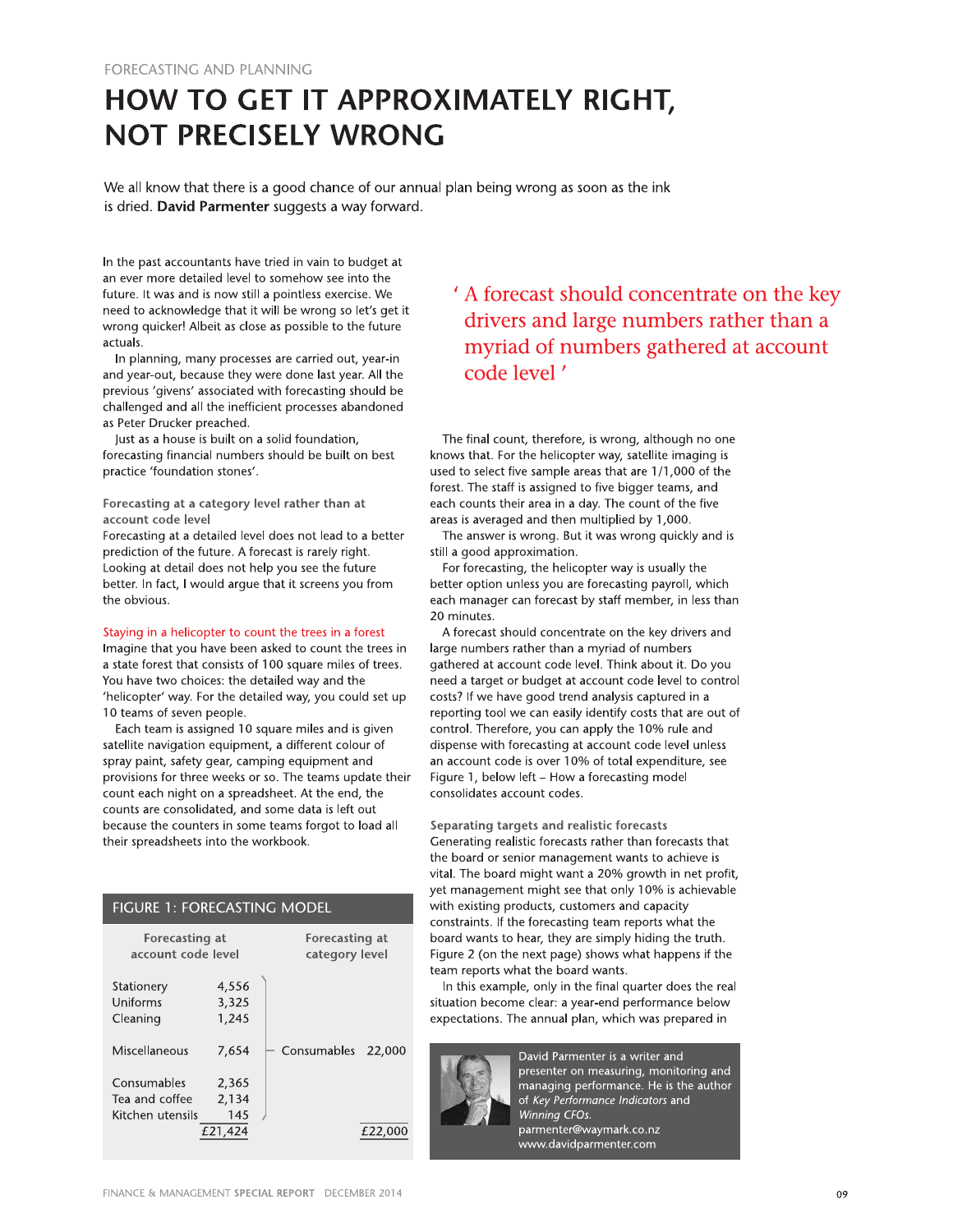## $'$  Involving a "crowd" in planning and forecasting can have a major positive impact on the process'

March for the new year that starts in July, is forced to match the stretch target and subsequent forecasts in  $\overline{\phantom{a}}$ June, September and December to keep up this charade. In reality, the truth was always a shortfall, as the dark line in Figure 2 shows.

in this scenario the board when setting a stretch target accepts that the organisation might not be able ( to achieve it with existing resources. The bonuses would not be pegged against the lowered threshold. The early l communication of the performance gap enables the board to think strategically about how we are to close tne gap.

How to forecast revenue - a number you will never get right

with over 200 products and 2,000 customers, now do  $\overline{\phantom{a}}$ you reasonably obtain an accurate sales forecast? The answer is to follow these guidelines by:

- $\bullet$  applying Pareto's 80/20 rule (see the definition in the box below) to the sales forecasting process; and
- using the wisdom of the crowd.

### Applying Pareto's 80/20 rule to sales forecasting

Sales heed to be forecast by major customers and major products. The rest of the customers and rest of the  $\overline{\phantom{a}}$ products should be put into meaningful groups and modelled based on the historic relationship to the major

#### PARETO AND THE SALES FORECASTING PROCESS

| Major<br>customers                  | You can forecast revenue more accurately by delving<br>into your main customers' future demand patterns by<br>asking them 'Who should we speak to in order to get<br>a better understanding of your likely demand for our<br>products in the next three months and subsequent<br>five quarters?' Forecast the major products line-by-<br>line. You would not identify a product if the revenue<br>was less than 5% of total sales in the year. Using<br>analytics then forecast the minor product purchases in<br>relevant groupings. |
|-------------------------------------|---------------------------------------------------------------------------------------------------------------------------------------------------------------------------------------------------------------------------------------------------------------------------------------------------------------------------------------------------------------------------------------------------------------------------------------------------------------------------------------------------------------------------------------|
| The other<br>customers              | Forecast all non major customers by first looking at their<br>demand for the major products and then by minor<br>products using analytics to forecast their demand.                                                                                                                                                                                                                                                                                                                                                                   |
| <b>Products with</b><br>recall risk | Identify in the forecast all products with a significant<br>recall risk so you can quickly identify these and the<br>impact should a recall occur.                                                                                                                                                                                                                                                                                                                                                                                    |
| <b>Branches</b>                     | Important to forecast through the major customers to<br>the organisation. One branch may be assigned the<br>responsibility to link to the customer and complete<br>the forecast for all relevant branches.                                                                                                                                                                                                                                                                                                                            |
|                                     | * Paroto's 80/20 rule is the principle named after Italian economist Vilfredo                                                                                                                                                                                                                                                                                                                                                                                                                                                         |

 $^{\circ}$  Pareto's 80/20 rule is the principle, named after Italian economist Vilfredo . Pareto, Which asserts that for many events, 80% of the effects come from<br>-20% of the causes.  $\overline{\phantom{a}}$ 

customers' buying patterns (see 'Pareto and the sales' forecasting process', below left).

Using the wisdom of the crowd<br>James Surowiecki wrote that 'a large group of people are often smarter than the smari to<br>
to<br>
to<br>
customers' buying patterns (see 'Pareto and the sales<br>
in<br>
forecasting process', below left).<br>
as<br>
Using the wisdom of the crowd<br>
lames Surowiecki wrote that 'a large group of people<br>
are often smarter than the his book Wisdom of the Crowds. Involving a 'crowd' in planning and forecasting can have a major positive impact on the process because:

- $\bullet$  a great deal of trend information is being noted by  $\hspace{0.1mm}$ those at the workplace, such as unsold products that are pliing up, products that are being returned and l customer comments;
- $\bullet$  groups are less motivated to forecast what management wants to see;
- $\bullet$  a small group of forecasters can only process a tiny  $\hspace{0.1mm}$ fraction of the information available whereas a crowd can take in an almost unlimited 'harvest of data'; and
- $\bullet$  experts tend to have a bias of optimism, especially if  $\hspace{0.1mm}$ they are looking at sales from inside the company rather than from the customer perspective.

The theory of 'the wisdom of the crowd', has been well documented by a number of writers and proved by a number of organisations. At Best Buy, a leading US i electronics retailer, the forecasts are now prepared by  $\overline{\phantom{a}}$ asking selected 'sages' in the business to provide an anonymous forecast directly into a system. They are provided with some basic trend information with the p incentive of the recognition and a prize if their forecast is the nearest to the actual figure.

The forecast used in the business is now an average of all the forecasts and the reported forecast accuracy to actual is on occasion so close that it appears incredible.



### FIGURE 2: HIDING THE PERFORMANCE GAP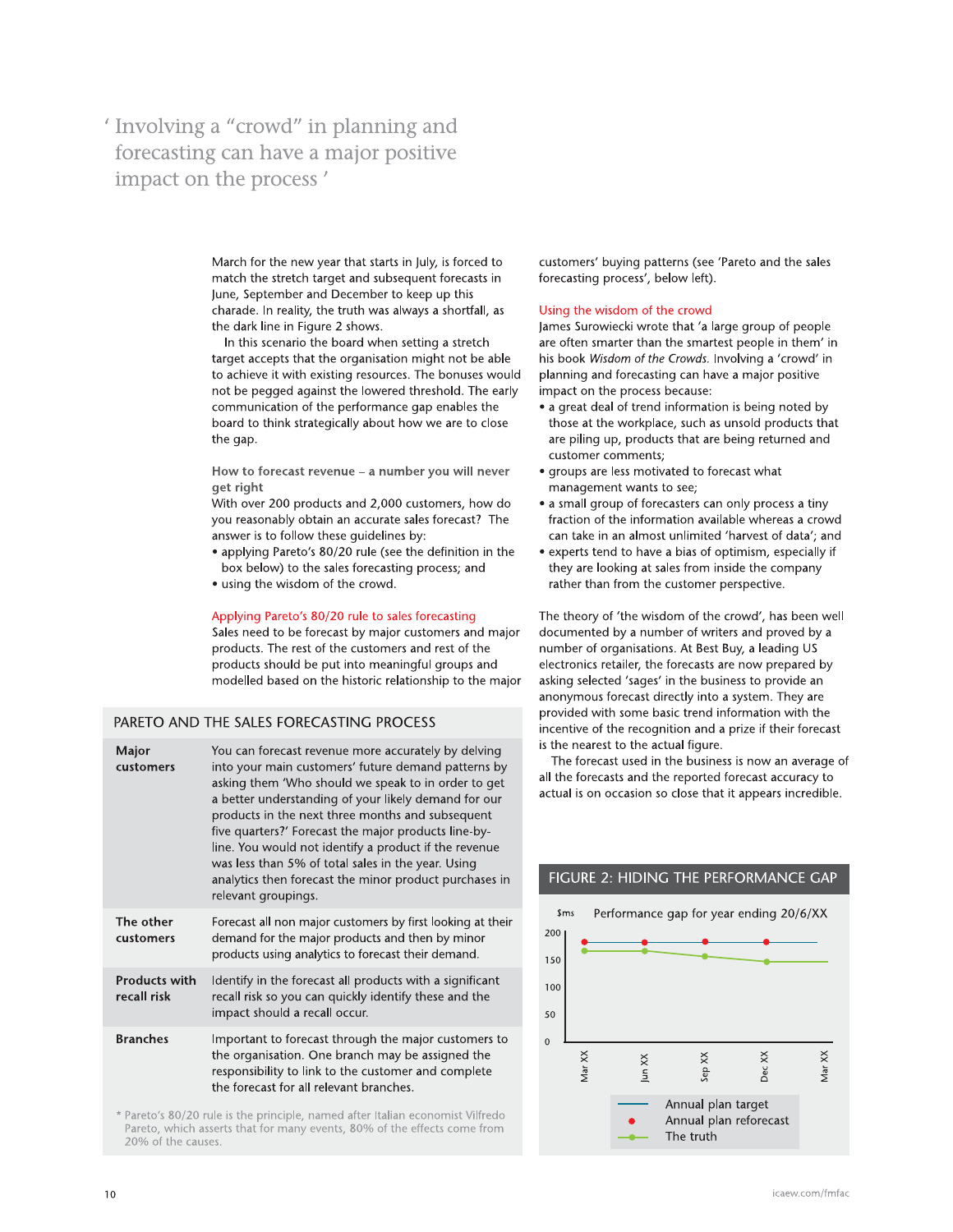

Take the politics out of planning The annual plan should not create an entitlement to spend, it should merely be an indication, the funding being based on a quarterly rolling basis, a quarter ahead each time. This takes the politics out of planning.

Asking budget holders what they want and then, after many arguments, giving them an 'annual entitlement' to funding is the worse form of management we have ever presided over.

Organisations are recognising the folly of giving a budget holder the right to spend an annual sum, while at the same time saying if you get it wrong there will be no more money. By forcing budget holders to secondguess their needs in this inflexible regime you enforce a defensive behaviour, a stockpiling mentality. In other words you quarantee dysfunctional behaviour from day one!

In fact, the annual planning process has a lot in common with the handling of a nine-year-old's birthday cake.

The cake is never offered to the kids with the question 'How much do you want?' There is not enough time in the party for that debate. The clever care giver says to the kids 'Here is the first slice, if you finish that slice, and want more, I will give you a second slice.'

Instead, what we do in the annual planning process is divide the cake up and portion all of it to the budget holders. Like the nine-year-olds, budget holders will not share any surplus to requirements. Why not, like the clever parent, give the manager what they need for the first three months, and then say 'what do you need for the next three months?' and so on. Each time we can apportion the amount that is appropriate for the conditions at that time. This is called rolling planning.

#### Abandon large forecasting spreadsheets

Spreadsheets have no place in forecasting, budgeting and reporting routines because of their susceptibility to error. A spreadsheet is a great tool for creating static graphs for a report or designing and testing a reporting template; what it is not, and should never have been, is a building block for your organisation's reporting, forecasting or planning systems.

## ' Often, the main hurdle is the finance team's reluctance to divorce itself from the spreadsheets'

#### Rule of 100

If you can build a forecasting, reporting or planning model in a spreadsheet application and can keep it within 100 rows, you can do so without much risk. Pass this threshold and you expose yourself, your finance team and the organisation.

Forecasting requires a robust tool, not a spreadsheet that was built by an innovative accountant and that, now, no one can understand. I always ask in workshops, 'Who has a massive spreadsheet written by someone else which you pray about before you use it?' You can see the pain in the instant response.

Most people know that the person who built the spreadsheet certainly was not trained in operational systems design. The workbook will be a collage of evolving logic that only the originator has a chance of understanding.

Often, the main hurdle is the finance team's reluctance to divorce itself from the spreadsheets. It has been a long and troublesome marriage, that has limited the finance team's potential.

#### Acquire a planning tool

Acquiring a planning tool is a major step forward, and one that needs to be pursued, not only for your organisation's future, but also for the future careers of the finance team. Soon, a career prerequisite is likely to be planning tool experience, and, conversely, being a spreadsheet quru is likely to be career limiting.

Search the internet for all the reasons why a spreadsheet is inappropriate for planning and forecasting. Use the following search strings: 'spreadsheet errors'; 'implementing a planning tool'; and visit my website for further assistance on this important journey. In all my workshops, around the world, I have never come across a finance team that have reverted back from a planning tool to a spreadsheet willingly.